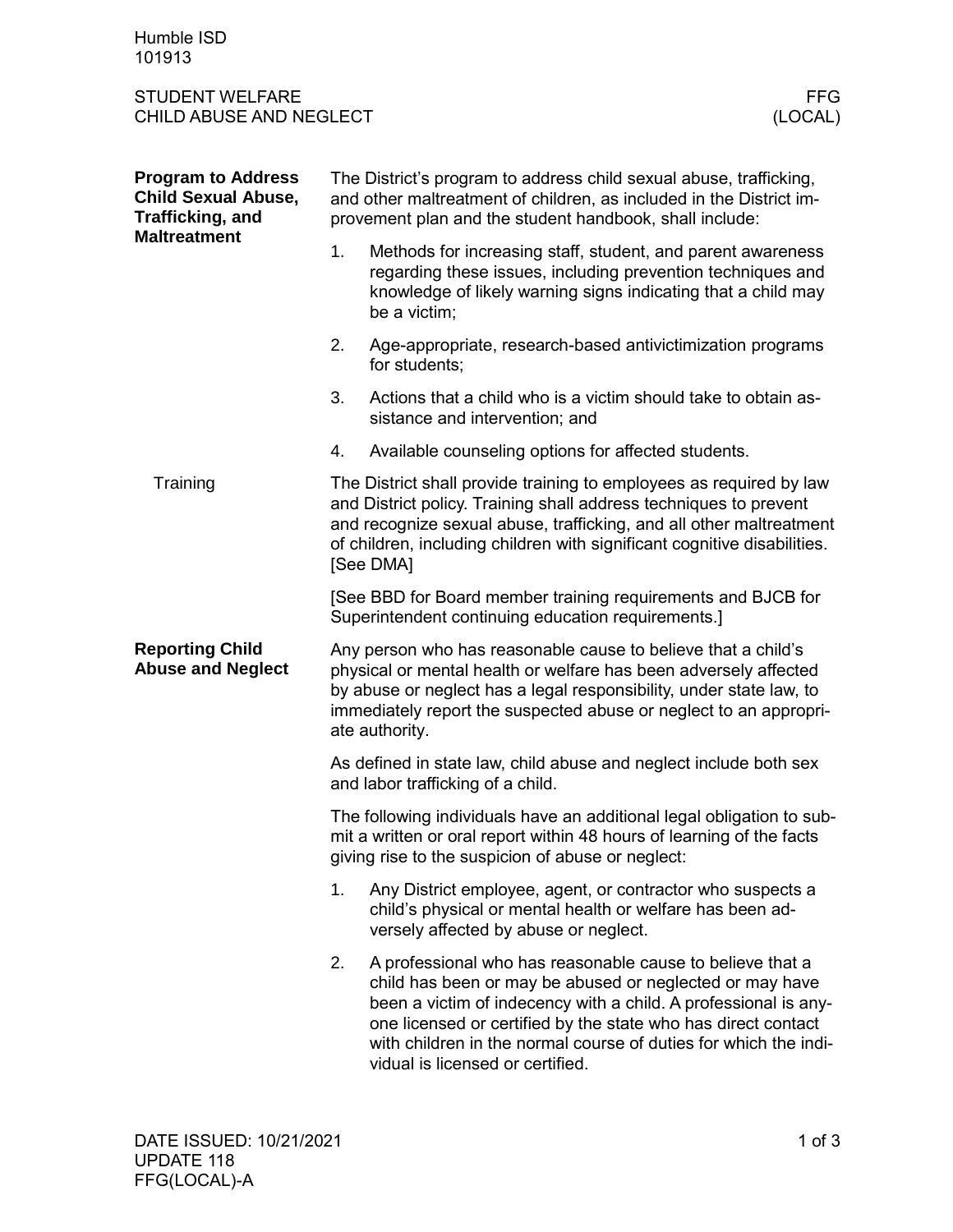## STUDENT WELFARE FFG<br>CHILD ABUSE AND NEGLECT (LOCAL) CHILD ABUSE AND NEGLECT

|                                            |                                                                                                                                                                                                                                                                                                                                                                                                                                                                                                                                                                                                                                                                        | A person is required to make a report if the person has reasonable<br>cause to believe that an adult was a victim of abuse or neglect as a<br>child and the person determines in good faith that disclosure of the<br>information is necessary to protect the health and safety of another<br>child or an elderly or disabled person. |  |
|--------------------------------------------|------------------------------------------------------------------------------------------------------------------------------------------------------------------------------------------------------------------------------------------------------------------------------------------------------------------------------------------------------------------------------------------------------------------------------------------------------------------------------------------------------------------------------------------------------------------------------------------------------------------------------------------------------------------------|---------------------------------------------------------------------------------------------------------------------------------------------------------------------------------------------------------------------------------------------------------------------------------------------------------------------------------------|--|
|                                            | [For parental notification requirements regarding an allegation of<br>educator misconduct with a student, see FFF.]                                                                                                                                                                                                                                                                                                                                                                                                                                                                                                                                                    |                                                                                                                                                                                                                                                                                                                                       |  |
| <b>Restrictions on</b><br><b>Reporting</b> | In accordance with law, an employee is prohibited from using or<br>threatening to use a parent's refusal to consent to administration of<br>a psychotropic drug or to any other psychiatric or psychological<br>testing or treatment of a child as the sole basis for making a report<br>of neglect, unless the employee has cause to believe that the re-<br>fusal:                                                                                                                                                                                                                                                                                                   |                                                                                                                                                                                                                                                                                                                                       |  |
|                                            | 1.                                                                                                                                                                                                                                                                                                                                                                                                                                                                                                                                                                                                                                                                     | Presents a substantial risk of death, disfigurement, or bodily<br>injury to the child; or                                                                                                                                                                                                                                             |  |
|                                            | 2.                                                                                                                                                                                                                                                                                                                                                                                                                                                                                                                                                                                                                                                                     | Has resulted in an observable and material impairment to the<br>growth, development, or functioning of the child.                                                                                                                                                                                                                     |  |
| <b>Making a Report</b>                     | Reports may be made to any of the following:                                                                                                                                                                                                                                                                                                                                                                                                                                                                                                                                                                                                                           |                                                                                                                                                                                                                                                                                                                                       |  |
|                                            | 1.                                                                                                                                                                                                                                                                                                                                                                                                                                                                                                                                                                                                                                                                     | A state or local law enforcement agency;                                                                                                                                                                                                                                                                                              |  |
|                                            | 2.                                                                                                                                                                                                                                                                                                                                                                                                                                                                                                                                                                                                                                                                     | The Child Protective Services (CPS) division of the Texas De-<br>partment of Family and Protective Services (DFPS) at (800)<br>252-5400 or the Texas Abuse Hotline Website <sup>1</sup> ;                                                                                                                                             |  |
|                                            | 3.                                                                                                                                                                                                                                                                                                                                                                                                                                                                                                                                                                                                                                                                     | A local CPS office; or                                                                                                                                                                                                                                                                                                                |  |
|                                            | 4.                                                                                                                                                                                                                                                                                                                                                                                                                                                                                                                                                                                                                                                                     | If applicable, the state agency operating, licensing, certifying,<br>or registering the facility in which the suspected abuse or ne-<br>glect occurred.                                                                                                                                                                               |  |
|                                            | However, if the suspected abuse or neglect involves a person re-<br>sponsible for the care, custody, or welfare of the child, the report<br>must be made to DFPS, unless the report is to the state agency<br>that operates, licenses, certifies, or registers the facility where the<br>suspected abuse or neglect took place; or the report is to the Texas<br>Juvenile Justice Department as a report of suspected abuse or ne-<br>glect in a juvenile justice program or facility. As defined by law, a<br>person responsible for the care, custody, or welfare of a child in-<br>cludes school personnel and volunteers and day-care workers.<br>[See FFG(LEGAL)] |                                                                                                                                                                                                                                                                                                                                       |  |
|                                            | An individual does not fulfill his or her responsibilities under the law<br>by only reporting suspicion of abuse or neglect to a campus princi-                                                                                                                                                                                                                                                                                                                                                                                                                                                                                                                        |                                                                                                                                                                                                                                                                                                                                       |  |